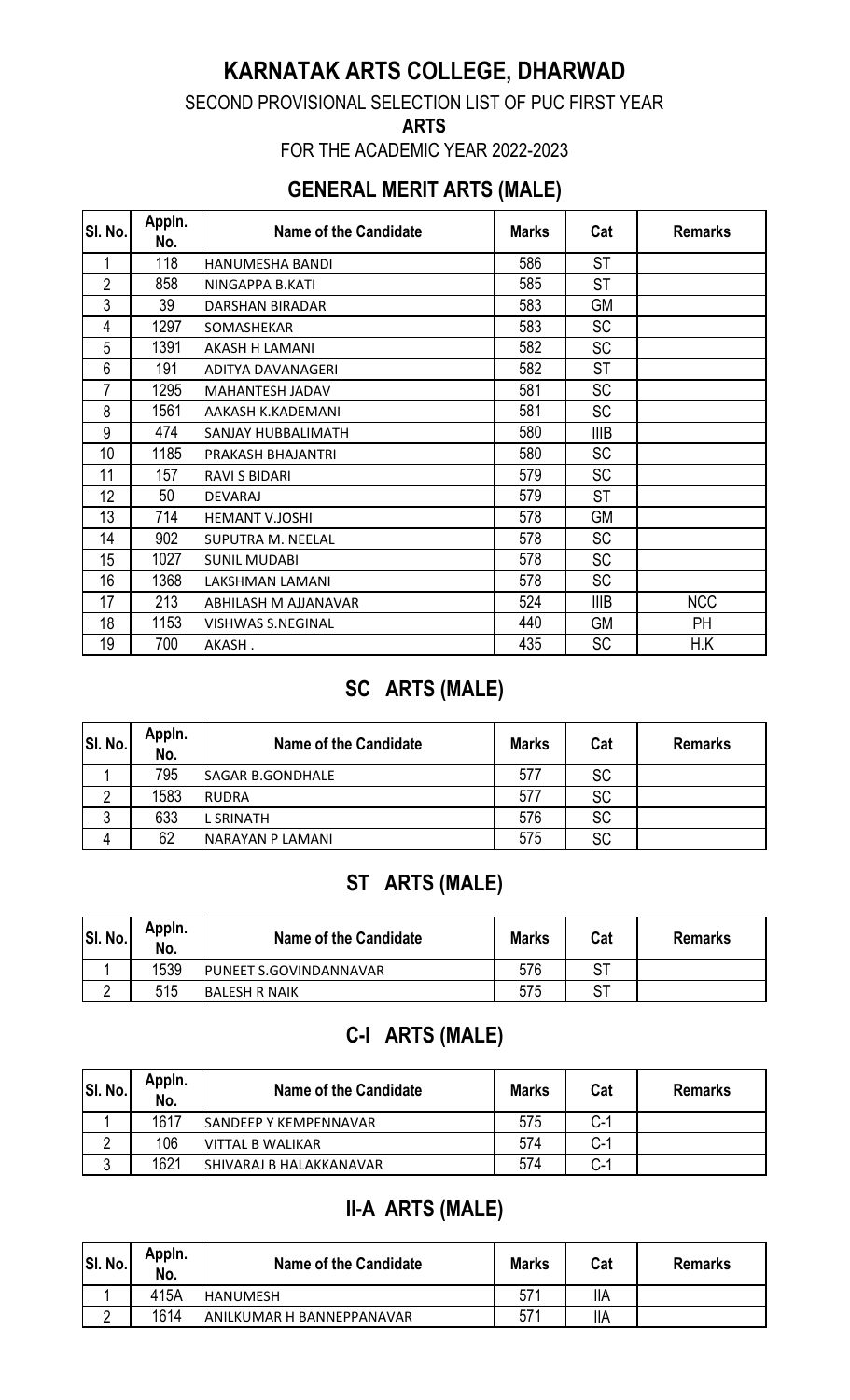| າ<br>J. | 159  | <b>REVANASIDDA M TAPASI</b>    | 569 | <b>IIA</b> |  |
|---------|------|--------------------------------|-----|------------|--|
| 4       | 659  | <b>IPRAVEEN G MALAPPANAVAR</b> | 567 | <b>IIA</b> |  |
| 5       | 403  | <b>PRAVEEN A.MADIVALAR</b>     | 566 | <b>IIA</b> |  |
| 6       | 745  | ABHISHEK M.DODDAGANNAVAR       | 564 | IIA        |  |
|         | 1140 | <b>IRAJESH GHATNATTI</b>       | 564 | <b>IIA</b> |  |
| 8       | 1278 | NINGARAJ S.GORAVAR             | 564 | <b>IIA</b> |  |

### **II-B ARTS (MALE)**

| SI. No. | Appln.<br>No. | Name of the Candidate             | <b>Marks</b> | Cat        | <b>Remarks</b> |
|---------|---------------|-----------------------------------|--------------|------------|----------------|
|         | 659A          | IMAHAMMAD M DEVARAMANE            | 548          | <b>IIB</b> |                |
|         | 249           | IAHAMED R PATHAN                  | 542          | <b>IIB</b> |                |
|         | 1063          | <b>RIYAZ DOBI</b>                 | 538          | IIB        |                |
|         | 1017          | <b>MOHANNAD SHAHEED D KUSUGAL</b> | 532          | <b>IIB</b> |                |

### **III-A ARTS (MALE)**

| SI. No. | Appin.<br>No. | Name of the Candidate         | <b>Marks</b> | Cat         | <b>Remarks</b> |
|---------|---------------|-------------------------------|--------------|-------------|----------------|
|         | 868           | <b>BASAVARAJ K.VAJRAMATTI</b> | 503          | <b>IIIA</b> |                |
|         | 75            | IRAGHAVENDRA V VENKATYAPUR    | 477          | <b>IIIA</b> |                |

### **III-B ARTS (MALE)**

| SI. No. | Appln.<br>No. | Name of the Candidate           | <b>Marks</b> | Cat         | <b>Remarks</b> |
|---------|---------------|---------------------------------|--------------|-------------|----------------|
|         | 1242          | <b>MANJUNATH C.MELLALLI</b>     | 577          | IIIB        |                |
|         | 1461          | <b>SHIVANAGOUD NAGANAGOUDRA</b> | 575          | <b>IIIB</b> |                |
|         | 772           | VISHAL R.CHOUGULE               | 573          | <b>IIIB</b> |                |

 $Sd$ -**CHAIRMAN PUC-I COMMITTEE RNATAK ARTS COLLEGE, DHARWAD** 

 $Sd$ -**PRINCIPAL KARNATAK ARTS COLLEGE DHARWAD** 

ಪ್ರವೇಶವನ್ನು ಕಾಮರ್ಸ್ ಬಿಲ್ಡಿಂಗ್**ನ ರೂಮ್ ನಂ. 40 ರಲ್ಲಿ ನೀಡಲಾಗುವುದು**.

#### ಸೂಚನೆ :

1. ಪಟ್ಟಿಯಲ್ಲಿ ಆಯ್ಕೆಯಾದ ಅಭ್ಯರ್ಥಿಗಳು ಪ್ರವೇಶ ಪಡೆಯಲು ಕೊನೆಯ ದಿನಾಂಕ : 10–06–2022

- 2. ಪ್ರವೇಶ ಪಡೆಯುವಾಗ ಅಭ್ಯರ್ಥಿಗಳು ಲೀವಿಂಗ್ ಸರ್ಟಿಫಿಕೇಟ್ (ಎಲ್.ಸಿ) ಮೂಲ ಪ್ರತಿ ಮತ್ತು ಅದರ ಒಂದು ಝರಾಕ್ಸ್ ಪ್ರತಿ ತಪ್ಪದೇ ತರಬೇಕು.
- 3. ಶಾಲಾ ಮುಖ್ಯೋಪಾಧ್ಯಾಯರಿಂದ ಧೃಢೀಕರಸಲ್ಪಟ್ಟ ಪ್ರೊವಿಜನಲ್ ಮಾಕ್ಸ್ ಕಾರ್ಡ್ (ಎರಡು ಪ್ರತಿ)
- 4. ಜಾತಿ ಮತ್ತು ಆದಾಯ ಪ್ರಮಾಣ ಪತ್ರ (ದೃಢೀಕೃತ ಎರಡು ಪ್ರತಿ)
- 5. ಆಧಾರ ಕಾರ್ಡ ಝರಾಕ್ಸ್ ಪ್ರತಿ
- 6. ಅಭ್ಯರ್ಥಿಗಳು ನಾಲ್ಕು ಪಾಸ್**ಪೋರ್ಟ್ ಅಳತೆಯ ಇತ್ತೀಚಿನ ಭಾವಚಿತ್ರವನ್ನು ತಪ್ಪ**ದೇ ತರಬೇಕು. ಮೇಲಿನಂತೆ ದಾಖಲೆಗಳನ್ನು ಹಾಜರುಪಡಿಸಿದಲ್ಲಿ ಮಾತ್ರ ಪ್ರವೇಶವನ್ನು ನೀಡಲಾಗುವುದು.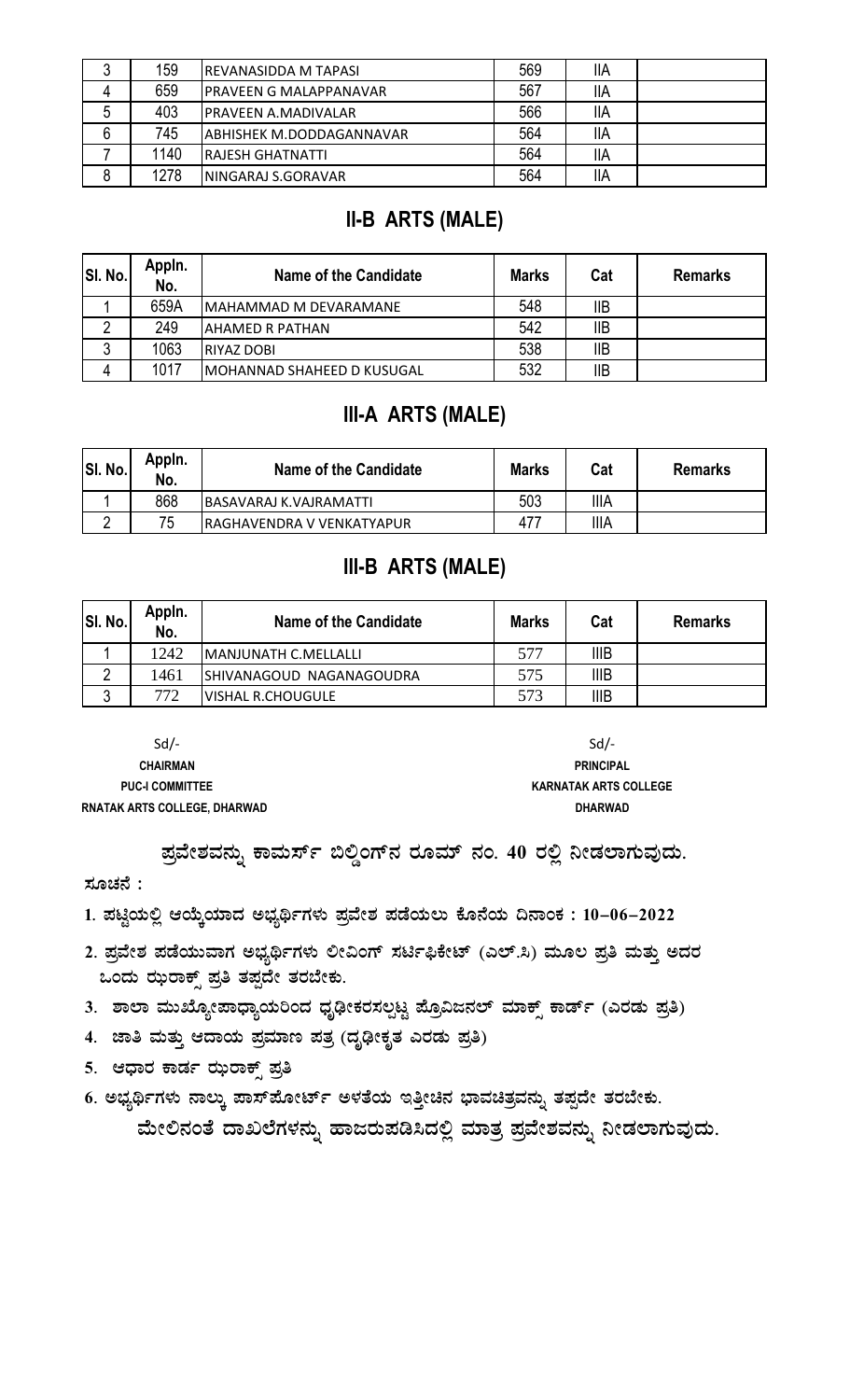# **KARNATAK ARTS COLLEGE, DHARWAD**

SECOND PROVISIONAL SELECTION LIST OF PUC FIRST YEAR

**ARTS** 

FOR THE ACADEMIC YEAR 2022-2023

### **GENERAL MERIT ARTS (FEMALE)**

| SI. No.        | Appln.<br>No. | Name of the Candidate    | <b>Marks</b> | Cat         | <b>Remarks</b> |
|----------------|---------------|--------------------------|--------------|-------------|----------------|
|                | 853           | AKSHATHA                 | 586          | <b>ST</b>   |                |
| $\overline{2}$ | 1511          | <b>MEGHANA R.MALAGER</b> | 586          | ST          |                |
| 3              | 1473          | RENUKA M ITAGI           | 580          | <b>IIIB</b> |                |
| 4              | 1679          | <b>SHRUTI C KAMATI</b>   | 580          | <b>IIIB</b> |                |
| 5              | 942           | <b>KAVITA</b>            | 578          | <b>IIIB</b> |                |
| 6              | 568           | PUSHPA YARAMASAL         | 578          | <b>SC</b>   |                |
| 7              | 1127          | TABITHA                  | 578          | <b>SC</b>   |                |
| 8              | 1452          | MAYAVVA SUNKANNAVAR      | 578          | <b>SC</b>   |                |
| 9              | 594           | EASHWARI                 | 578          | ST          |                |
| 10             | 242           | LAKSHMI                  | 578          | ST          |                |
| 11             | 1014          | DYAMAVVA KALLIMANI       | 577          | <b>IIIB</b> |                |
| 12             | 623           | RAJESHWARI               | 577          | <b>IIIB</b> |                |
| 13             | 136           | <b>LAXMI C HUDDAR</b>    | 577          | ST          |                |

# **SC ARTS (FEMALE)**

| SI. No. | Appln.<br>No. | Name of the Candidate    | <b>Marks</b> | Cat       | <b>Remarks</b> |
|---------|---------------|--------------------------|--------------|-----------|----------------|
|         |               | POORNIMA YALLAPPA MADAR  | 576          | <b>SC</b> |                |
|         | 59            | <b>GOURAMMA H LAMANI</b> | 576          | <b>SC</b> |                |
|         | 374           | RAKSHITA H.RAMAJJAVAR    | 575          | <b>SC</b> |                |
| 4       | 1085          | RADHA C DODAMANI         | 575          | <b>SC</b> |                |
| 5       | 1660          | YALLAMMA                 | 575          | <b>SC</b> |                |

# **ST ARTS (FEMALE)**

| SI. No. | Appin.<br>NO. | Name of the Candidate | <b>Marks</b> | Cat | <b>Remarks</b> |
|---------|---------------|-----------------------|--------------|-----|----------------|
|         |               | NIL                   |              |     |                |

### **C-I ARTS (FEMALE)**

| SI. No. | Appln.<br>No. | Name of the Candidate | <b>Marks</b> | Cat    | <b>Remarks</b> |
|---------|---------------|-----------------------|--------------|--------|----------------|
|         | 297           | IRAKSHITA B AMBIGER   | 568          | $\sim$ |                |

# **II-A ARTS (FEMALE)**

| SI. No. | Appln.<br>No. | Name of the Candidate | <b>Marks</b> | Cat        | <b>Remarks</b> |
|---------|---------------|-----------------------|--------------|------------|----------------|
|         | 354           | <b>SHIVALEELA</b>     | 574          | IIA        |                |
|         | 813A          | <b>PUSHPA V.HUGAR</b> | 574          | <b>IIA</b> |                |
|         | 1261          | ANNAPURNA N.YALIGAR   | 574          | <b>IIA</b> |                |
| 4       | 1547          | LAXMI                 | 573          | <b>IIA</b> |                |